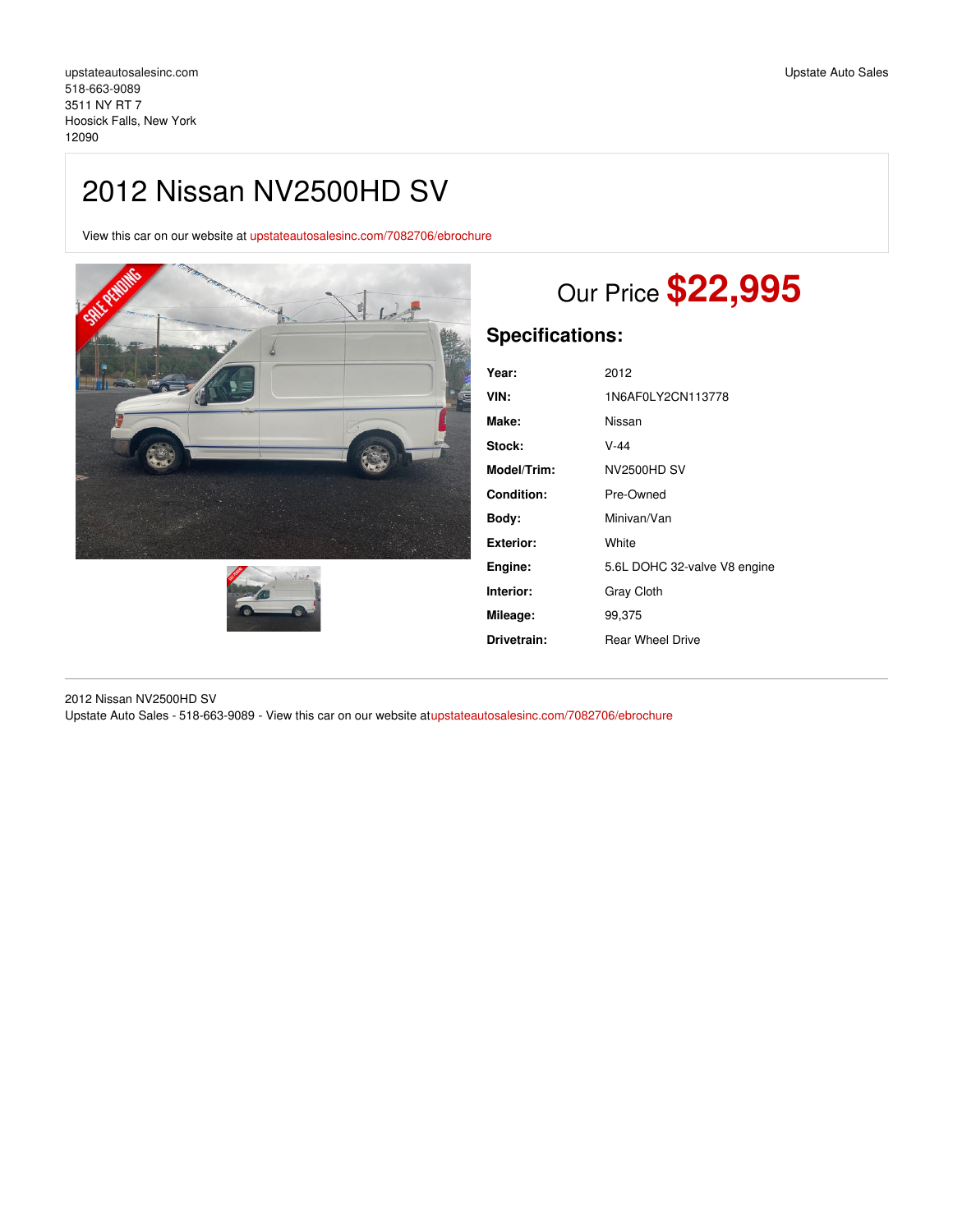

#### 2012 Nissan NV2500HD SV

Upstate Auto Sales - 518-663-9089 - View this car on our website a[tupstateautosalesinc.com/7082706/ebrochure](https://upstateautosalesinc.com/vehicle/7082706/2012-nissan-nv2500hd-sv-hoosick-falls-new-york-12090/7082706/ebrochure)

## **Installed Options**

#### **Interior**

- Back door storage bin- Cargo area integrated reinforced mounting points Cruise control - Assist grips (x4) on driver & passenger A-pillar, sliding door (B-pillar), passenger side of
- rear cargo door
- Assist grip on left hand side back D-pillar 8-way pwr driver seat w/manual lumbar
- 4-way manual fold-down passenger seat w/seat back tray table
- 1st row headliner (non-woven fabric)- 12-volt pwr outlet on instrument panel
- 12-volt pwr outlet in center console- (6) cargo floor "D" ring mounting points
- (3) high wattage cargo lights- Retained accessory power w/battery saver feature
- Security alarm system- Steering wheel audio & cruise controls- Upfitter pre-wiring
- Upper & lower cargo area board type side trim panels
- Water repellant cloth seating surfaces w/wear resistant patches
- Windshield-washer fluid low level sensor- Driver & passenger sun visors w/storage clips
- Dual cup holders on center console- Engine immobilizer
- Front air conditioning w/manual controls- Front bucket seats
- Front underseat storage trays- Full width overhead console
- Locking center console -inc: sliding table, coin holder, dedicated storage for trash box, laptop, clipboard & file folders
- Manual tilt steering column- Multi-function trip computer- PVC front row floor trim
- Pwr door locks w/central lock & auto lock
- Pwr windows w/driver one-touch auto down, illuminated switches Rear cargo mat
- Remote keyless entry w/(2) fobs

#### **Exterior**

- Variable intermittent windshield wipers w/mist & lockback function
- Rear 50/50 split full access french doors without windows LT245/70R17 all-season tires
- Integrated roof rack mounting points- Halogen headlights- Full size spare tire & wheel
- Folding chrome pwr outside mirrors- Dark-tint upper windshield band
- Convex spotter mirror integrated into outside mirrors- Chrome rear step bumper